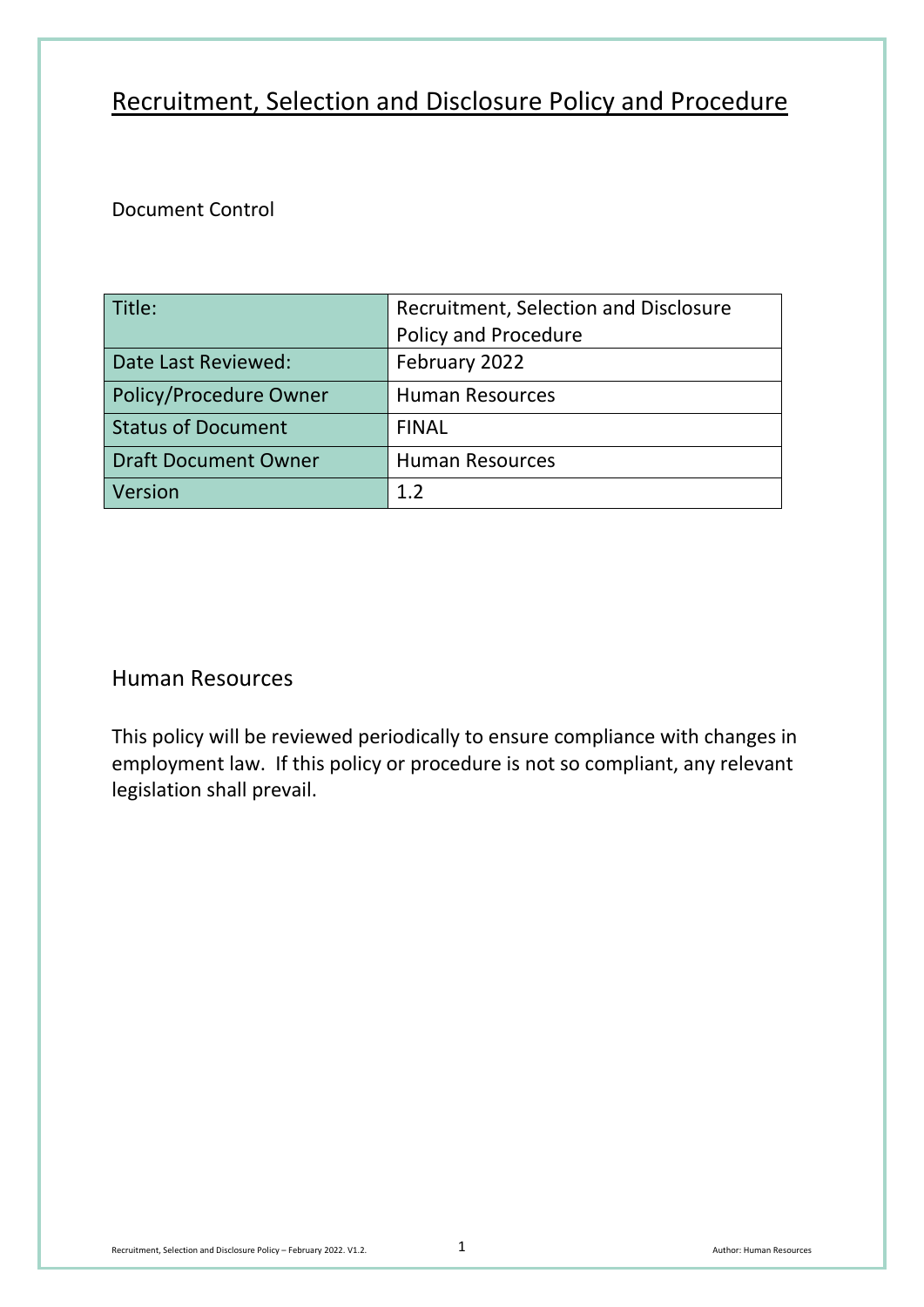# 1 **Introduction**

Wellington College (**the College**) is committed to providing the best possible care and education to its pupils and to safeguarding and promoting the welfare of children and young people. The College is also committed to providing a supportive and flexible working environment for all members of staff. The College recognises that, in order to achieve these aims, it is of fundamental importance to attract, recruit and retain staff of the highest calibre who share this commitment.

The aims of the College's recruitment policy are as follows:

- to ensure that the best possible staff are recruited on the basis of their merits, abilities, and suitability for the position.
- to ensure that all job applicants are considered equally and consistently, whilst ensuring that their values and behaviours are aligned to the values and culture of the College;
- to ensure that no job applicant is treated unfairly on any grounds including race, colour, nationality, ethnic or national origin, religion or religious belief, sex, sexual orientation, marital or civil partner status, pregnancy and maternity, gender reassignment, disability or age;
- to ensure compliance with all relevant legislation, recommendations and guidance including the Education (Independent School Standards) Regulations 2014 (**ISSRs**), the statutory guidance published by the Department for Education (**DfE**), *Keeping children safe in education* (1 September 2021) (**KCSIE**), the Prevent Duty Guidance for England and Wales 2015 (the **Prevent Duty Guidance**) and any guidance or code of practice published by the Disclosure and Barring Service (**DBS**); and
- to ensure that the College meets its commitment to safeguarding and promoting the welfare of children and young people by carrying out all necessary pre-employment checks.

Staff involved in the recruitment and selection of staff are responsible for familiarising themselves with and complying with the provisions of this policy.

# 2 **Data protection**

The College is legally required to carry out the pre-appointment checks detailed in this procedure. Staff and prospective staff will be required to provide certain information to the College to enable the College to carry out the checks that are applicable to their role. The College will also be required to provide certain information to third parties, such as the Disclosure and Barring Service and the Teaching Regulation Agency. Failure to provide requested information may result in the College not being able to meet its employment, safeguarding or legal obligations. The College will process personal information in accordance with its Staff Privacy Notice.

# 3 **Recruitment and selection procedure**

All external applicants for employment will be required to complete an **application form** containing questions about their academic and employment history and their suitability for the role. Should there be any gaps in academic or employment history, a satisfactory explanation must be provided in order to facilitate future investigation. A curriculum vitae will not be accepted in place of the completed application form although may be submitted alongside.

Applicants will receive a job description for the role applied for along with the application form to complete. Application forms, job descriptions, this policy and the College's safeguarding children and child protection policy is made available to all applicants on the College website.

The College will then conduct a shortlisting exercise by reviewing all application forms received in order to determine which applicants will be invited for interview. The shortlisting exercise will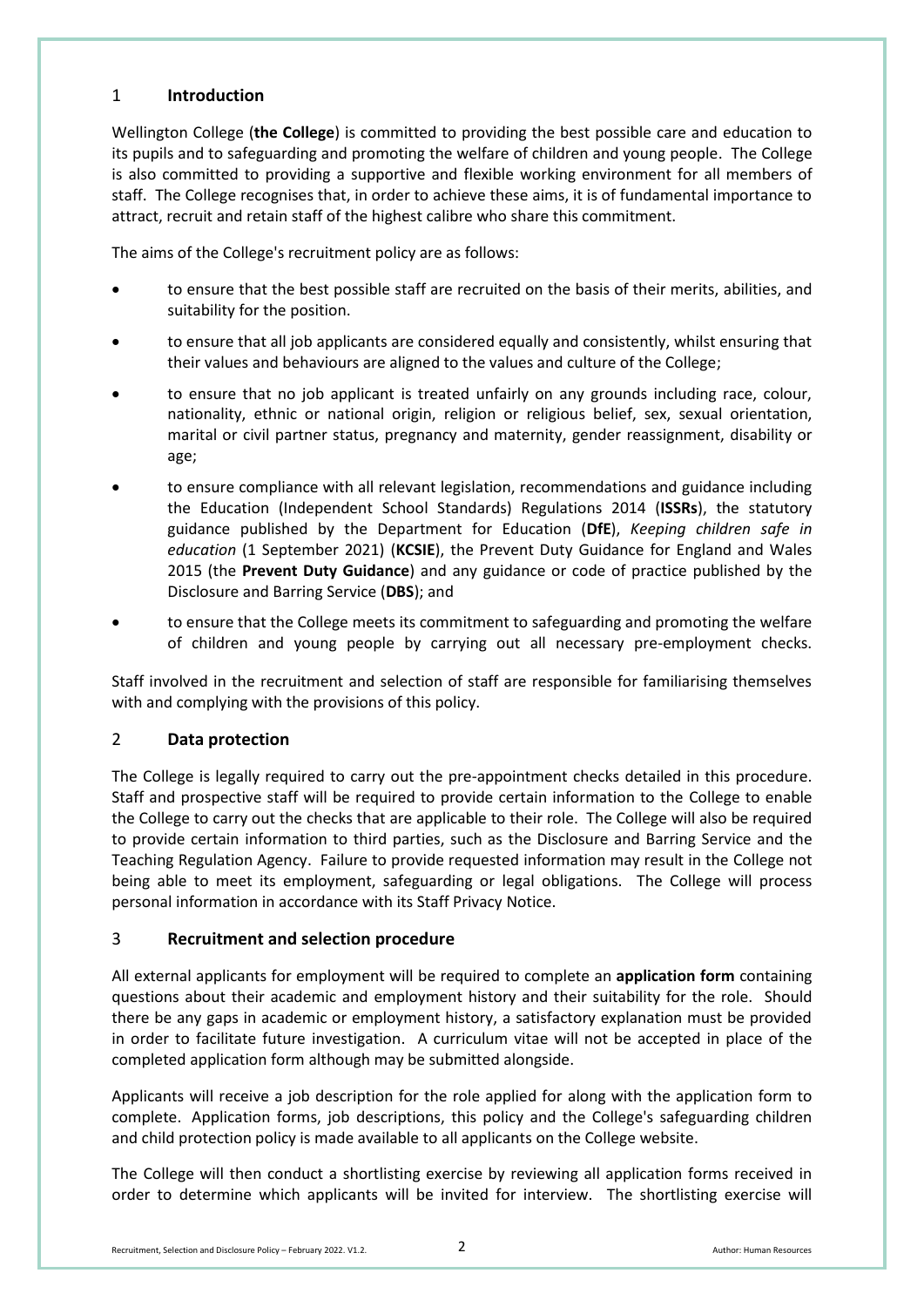usually be conducted by a minimum of two members of staff, who will ideally also be involved in the interview process.

Shortlisted applicants will be invited to attend a **formal interview** at which their relevant skills and experience will be discussed in more detail. All shortlisted applicants will be tested during the interview and selection process about their suitability to work with children and will also be asked to take part in a Values, Behaviours and Attitudes interview, which will explore how their personal values align with those of the College. This is known as a VBA interview and is integral to the main interviewing process.

All shortlisted applicants will be required to complete a self-declaration form prior to interview in which they will be asked to provide information about their criminal records history and other factors relevant to their suitability to work with children. This information will be considered and discussed with applicants at interview. If it is decided to make an offer of employment following the **formal interview**, any such offer will be conditional on the following:

- the agreement of a mutually acceptable start date and the signing of a contract incorporating the College's standard terms and conditions of employment
- verification of the applicant's identity (where that has not previously been verified)
- verification of qualifications, whether professional or otherwise, which the College takes into account in making the appointment decision, or which are referred to in the application form, **whether a requirement for the role or not**
- verification of the applicant's employment history, with suitable explanation provided where there are gaps in employment
- the receipt of at least two references (one of which must be from the applicant's most recent employer) which the College considers to be satisfactory
- for positions which involve "teaching work", information about whether the applicant has ever been referred to, or is the subject of a sanction, restriction or prohibition issued by the Teaching Regulation Agency which renders them unable or unsuitable to work at the College
- for applicants who have carried out teaching work outside the UK, information about whether the applicant has ever been referred to, or is the subject of a sanction issued by a regulator of the teaching profession in any other country which renders them unable or unsuitable to work at the College
- where the position amounts to "regulated activity (see section 4.3.2 below) the receipt of an enhanced disclosure from the DBS which the College considers to be satisfactory
- where the position amounts to "regulated activity" (see section 4.3.2 below) confirmation that the applicant is not named on the Children's Barred List\*
- information about whether the applicant has ever been subject to a direction under section 142 of the Education Act 2002 which renders them unable or unsuitable to work at the College and/or with children
- for management positions, information about whether the applicant has ever been referred to the Department for Education, or is the subject of a direction under section 128 of the Education and Skills Act 2008 which renders them unable or unsuitable to work at the College
- For Governors, confirmation that the applicant is not disqualified from acting as a trustee / governor or senior manager/Director of a charity under the Charities Act 2011 (if applicable, see section 4.6 below)
- verification of the applicant's medical fitness for the role (see section 4.7 below)
- verification of the applicant's right to work in the UK; and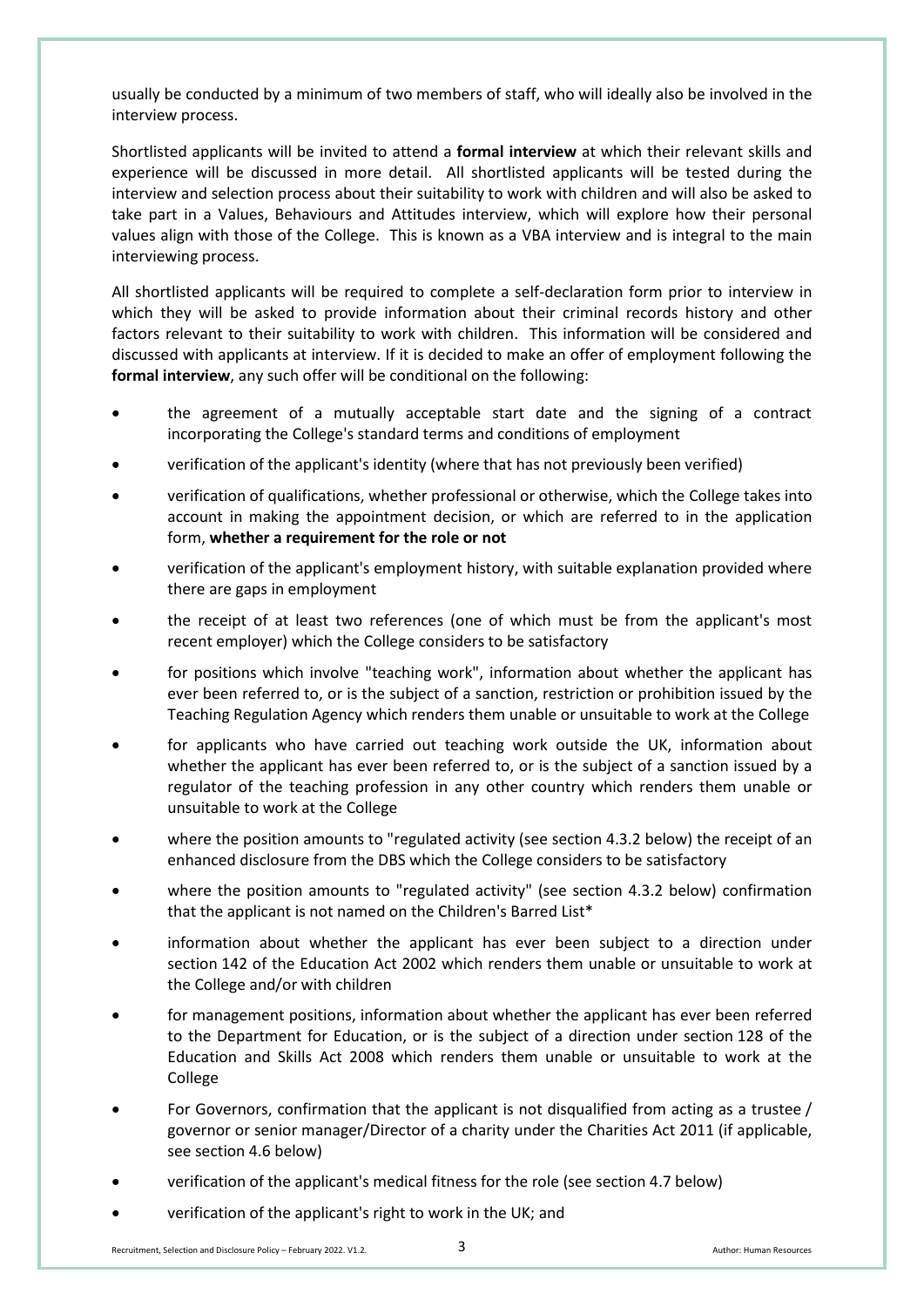• any further checks which the College decides are necessary as a result of the applicant having lived or worked outside of the UK which may include an overseas criminal records check, certificate of good conduct or professional references.

\*The College is not permitted to check the Children's Barred List unless an individual will be engaging in "regulated activity". The College is required to carry out an enhanced DBS check for all staff, supply staff and governors who will be engaging in regulated activity. However, the College can also carry out an enhanced DBS check on a person who would be carrying out regulated activity but for the fact that they do not carry out their duties frequently enough i.e., roles which would amount to regulated activity if carried out more frequently.

Whether a position amounts to "regulated activity" must therefore be considered by the College in order to decide which checks are appropriate. It is however likely that in nearly all cases the College will be able to carry out an enhanced DBS check and a Children's Barred List check.

A full and thorough definition of regulated activity can be found under Annex F of the Keeping Children Safe in Education 2021 – Statutory guidance for schools and colleges – September 2021.

# 4 **Pre-employment checks**

In accordance with the recommendations set out in KCSIE, and the requirements of the ISSRs and the *Boarding Schools: National Minimum Standards* the College carries out a number of preemployment checks in respect of all prospective staff.

In addition to the checks set out below, the College reserves the right to obtain such formal or informal background information about an applicant as is reasonable in the circumstances to determine whether they are suitable to work at the College. This may include internet and social media searches.

In fulfilling its obligations, the College makes every effort not to discriminate on the grounds of race, colour, nationality, ethnic or national origin, religion, or religious belief, sex, or sexual orientation, marital or civil partner status, pregnancy and maternity, gender reassignment, disability, or age.

# 4.1 **Verification of identity, address, right to work in the UK and qualifications**

All applicants who are invited to an interview will be required to bring with them evidence of their identity, right to work in the UK, address, and qualifications.

The College asks for this information at interview to ensure that the person attending interview is who they claim to be, that they are permitted to work for the College if appointed and that they hold appropriate qualifications.

**Identity and address**: all applicants must bring with them to interview, original documents which evidence their identity and address as set out below and in the list of valid identity documents at Appendix 1 (these requirements comply with DBS identity checking guidelines):

- one document from Group 1; and
- two further documents from either of Group 1, Group 2a or Group 2b, one of which must verify the applicant's current address.

Where an applicant claims to have changed their name by deed poll or any other means (e.g., marriage, adoption, statutory declaration) they will be required to provide documentary evidence of the change.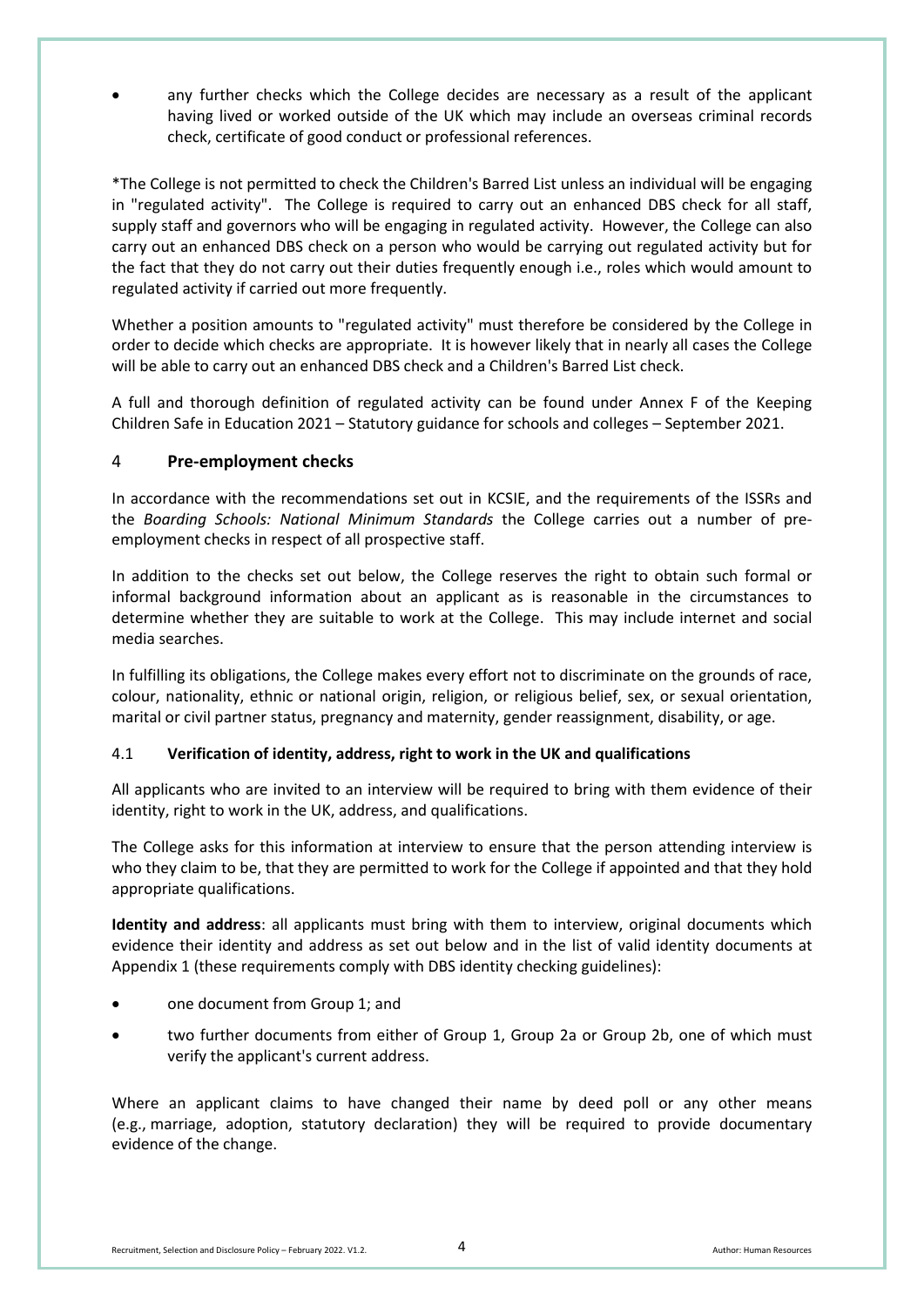The College asks for the date of birth of all applicants in order to verify identity and check for any unexplained discrepancies in the employment and education history. The College does not discriminate on the grounds of age.

**Right to work in the UK**: all applicants must also bring to interview a valid form of evidence which confirms their right to work in the UK. Valid forms of evidence can be found in the Home Office 'Right to Work Checklist'[: Right to work checklist \(publishing.service.gov.uk\)](https://assets.publishing.service.gov.uk/government/uploads/system/uploads/attachment_data/file/998170/6.7578_-_HO_-_PBS_Employers_Right_To_Work_Assets_V3.pdf)

The College will check this evidence in accordance with the Home Office 'Code of Practice on preventing illegal working: Civil penalty scheme for employers: 1 July 2021': [Illegal working penalties:](https://www.gov.uk/government/publications/illegal-working-penalties-codes-of-practice-for-employers)  [codes of practice for employers -](https://www.gov.uk/government/publications/illegal-working-penalties-codes-of-practice-for-employers) GOV.UK (www.gov.uk)

**Qualifications:** all applicants must also bring to interview original documents which evidence any educational and professional qualifications referred to in their application form and / or which the College requests.

#### 4.2 **References**

References will be taken up on short listed applicants for all roles prior to interview. Should an applicant prefer that the College do not approach their current employer until an offer of employment has been made, they should contact a member of the Human Resources Department to discuss this further.

In the main, all offers of employment will be subject to the receipt of a minimum of two references which are considered satisfactory by the College. One of the references must be from the applicant's current or most recent employer. If the current / most recent employment does / did not involve work with children, then the second reference should be from the employer with whom the applicant most recently worked with children. Neither referee should be a relative or someone known to the applicant solely as a friend.

All referees will be asked whether they believe the applicant is suitable for the job for which they have applied and whether they have any reason to believe that the applicant is unsuitable to work with children. All referees will be sent a copy of the job description for the role for which the applicant has applied. If the referee is a current or previous employer, they will also be asked to confirm the following:

- the applicant's dates of employment, salary, job title / duties, reason for leaving, performance, sickness, and disciplinary record
- whether the applicant has ever been the subject of disciplinary procedures involving issues related to the safety and welfare of children (including any in which the disciplinary sanction has expired), except where the issues were deemed to have resulted from allegations which were found to be, unsubstantiated, unfounded, false, or malicious
- whether any allegations or concerns have been raised about the applicant that relate to the safety and welfare of children or young people or behaviour towards children or young people, except where the allegation or concerns were found to be, unsubstantiated, unfounded, false, or malicious
- whether the applicant could be considered to be involved in "extremism" (see the definition of "extremism" at section 7 below).

The College will only accept references obtained directly from the referee and it will not rely on references or testimonials provided by the applicant or on open references or testimonials.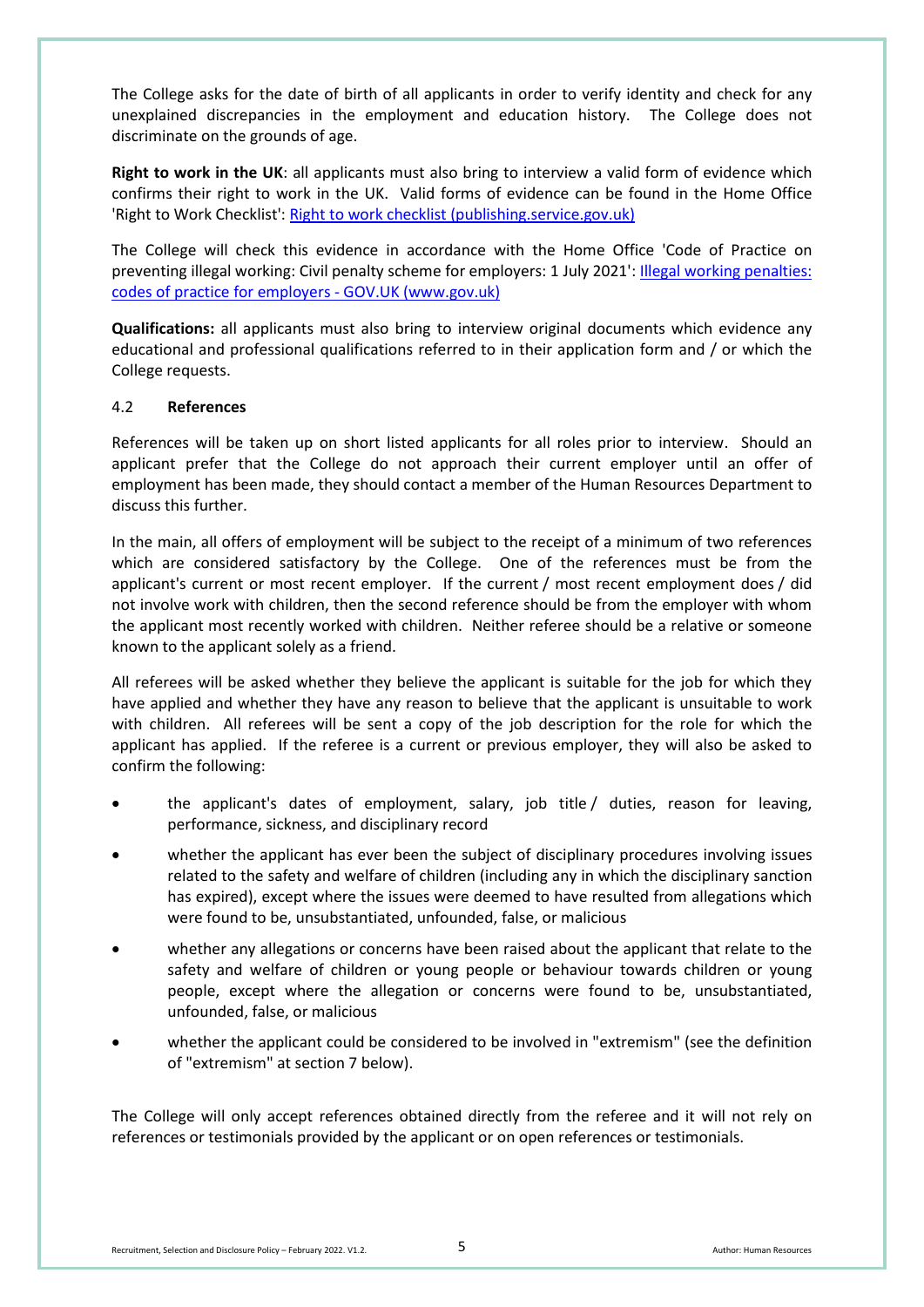The College will compare all references with any information given on the application form. Any discrepancies or inconsistencies in the information will be taken up with the applicant and the relevant referee before any appointment is confirmed.

Where a reference is not received prior to interview it will be reviewed upon receipt. Any discrepancies identified between the reference and the application form and/or the interview assessment form will be considered by the College. The applicant may be asked to provide further information or clarification before an appointment can be confirmed.

If factual references are received i.e., those which contain limited information such as job title and dates of employment, this will not necessarily disadvantage an applicant although additional references may be sought before an appointment can be confirmed.

The College will verify the contents of all written references via telephone or video call except for references for College staff that have been generated automatically by service centres or, for both teaching and non-teaching staff, where a reference is provided by an internal referee.

The College treats all references given or received as confidential which means that the applicant will not usually be provided with a copy.

All teaching references received from a school must be countersigned by the Head of that school unless the author is a member of the Senior Leadership Team**.**

All internal candidates who apply for a new role within the College, will have their application assessed in accordance with this procedure, with the exception of references. Applicants must advise their current line manager of their intention to apply for an internal role and the Hiring Manager will be encouraged to seek out the current line manager to discuss performance and issues prior to appointment. It is particularly important that applicants who are being investigated under the disciplinary process or who are currently subject to a Performance Improvement Plan should not be offered an alternative role without the express approval of the HR Director and Chief Operating Officer/Second Master.

#### 4.3 **Criminal records checks**

#### 4.3.1 **DBS filtering rules**

With effect from 29 May 2013 the DBS commenced the filtering and removal of certain specified information relating to old and minor criminal offences from all criminal records disclosures. The filtering rules developed by the DBS and the Home Office designate certain spent convictions and cautions as "protected". "Protected" convictions and cautions are not included in a DBS certificate and job applicants are not required to disclose them during the recruitment process. It is unlawful for an employer to take into account a conviction or caution that should not have been disclosed. If a protected conviction or caution is inadvertently disclosed to the College during the recruitment process it must be disregarded when making a recruitment decision.

A conviction will always be disclosable if it was imposed for a "specified offence" committed at any age. A caution issued for a "specified offence" committed over the age of 18 will always be disclosable. However, a caution issued for a "specified offence" committed under the age of 18 is never disclosable. "Specified offences" are usually of a serious violent or sexual nature or are relevant for safeguarding children and vulnerable adults. The list of "specified offences" can be found at:

# *[https://www.gov.uk/government/publications/dbs-list-of-offences-that-will-never-be](https://www.gov.uk/government/publications/dbs-list-of-offences-that-will-never-be-filtered-from-a-criminal-record-check)[filtered-from-a-criminal-record-check](https://www.gov.uk/government/publications/dbs-list-of-offences-that-will-never-be-filtered-from-a-criminal-record-check)*

The filtering rules have recently been updated and work as follows: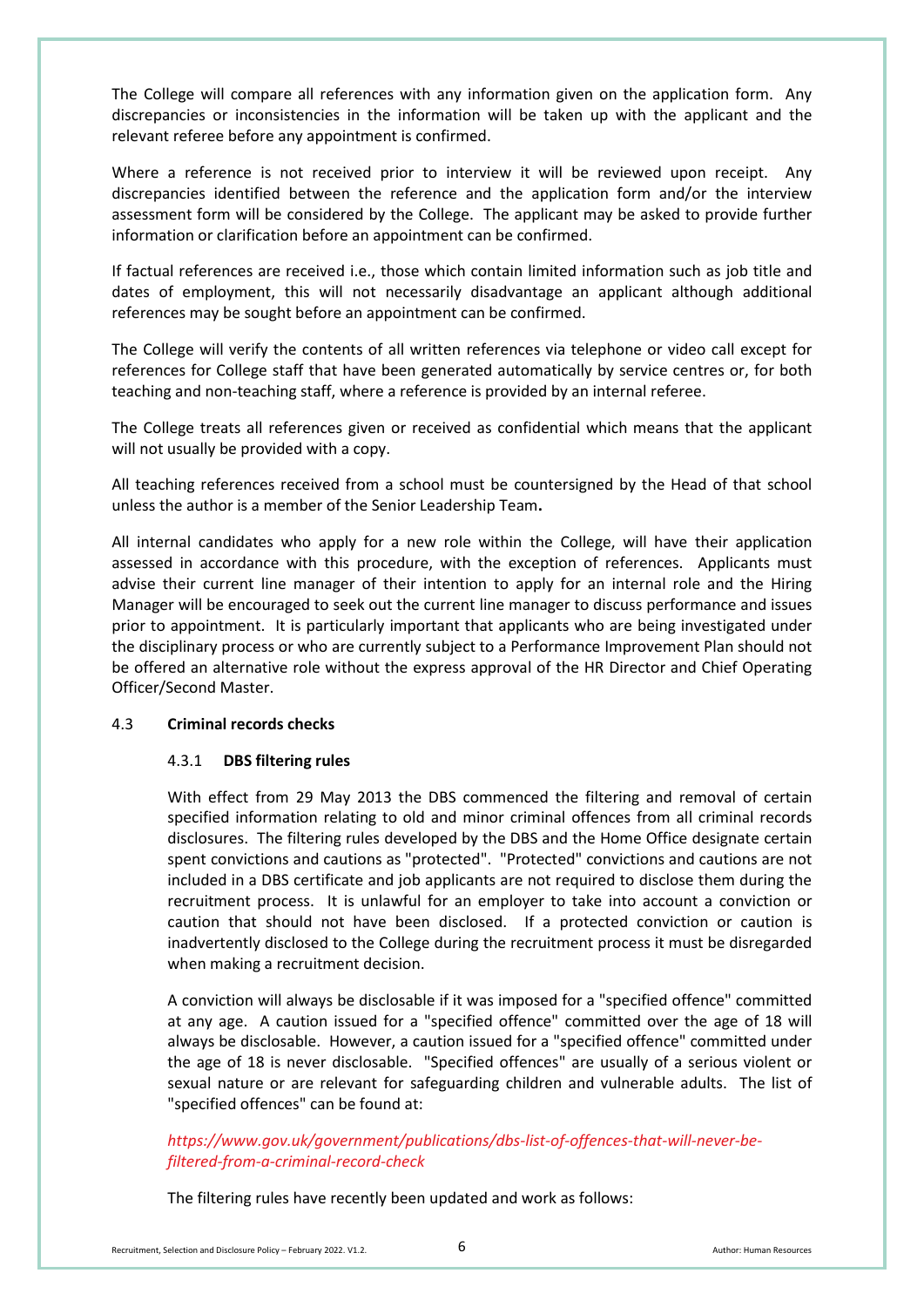#### **For those aged 18 or over at the time of an offence**

A spent criminal conviction for an offence committed in the United Kingdom when a person was over the age of 18 will not be disclosed in a DBS certificate (and does not have to be disclosed by the job applicant) if:

- (a) eleven years have elapsed since the date of the conviction;
- (b) it did not result in a custodial sentence; and
- (c) it was not imposed for a "specified offence".

A spent caution for an offence committed when a person was over the age of 18 will not be disclosed in a DBS certificate (and does not have to be disclosed by a job applicant) if:

- (a) six years have elapsed since the date it was issued; and
- (b) it was not issued for a "specified offence".

#### **For those aged under 18 at the time of an offence**

A spent conviction for an offence committed when a person was under the age of 18 will not be disclosed in a DBS certificate (and does not have to be disclosed by a job applicant) if:

- (a) five and a half years have elapsed since the date of the conviction;
- (b) it did not result in a custodial sentence; and
- (c) it was not imposed for a "specified offence".

A caution issued for an offence committed when a person was under the age of 18 will never be disclosed in a DBS certificate (and does not have to be disclosed by a job applicant).

#### 4.3.2 **Regulated activity**

The College applies for an enhanced disclosure from the DBS and a check of the Children's Barred List (now known as an Enhanced Check for Regulated Activity) in respect of all positions at the College which amount to "regulated activity" as defined in the Safeguarding Vulnerable Groups Act 2006 (as amended). The purpose of carrying out an Enhanced Check for Regulated Activity is to identify whether an applicant is barred from working with children by inclusion on the Children's Barred List and to obtain other relevant suitability information. Any position undertaken at, or on behalf of the College will amount to "regulated activity" if it is carried out:

- (a) frequently, meaning once a week or more; or
- (b) overnight, meaning between 2.00 am and 6.00 am; or
- (c) satisfies the "period condition", meaning four times or more in a 30-day period; and
- (d) provides the opportunity for contact with children.

Roles which are carried out on an unpaid / voluntary basis will only amount to regulated activity if, in addition to the above, they are carried out on an unsupervised basis.

It is for the College to decide whether a role amounts to "regulated activity" taking into account all the relevant circumstances. However, nearly all posts at the College amount to regulated activity.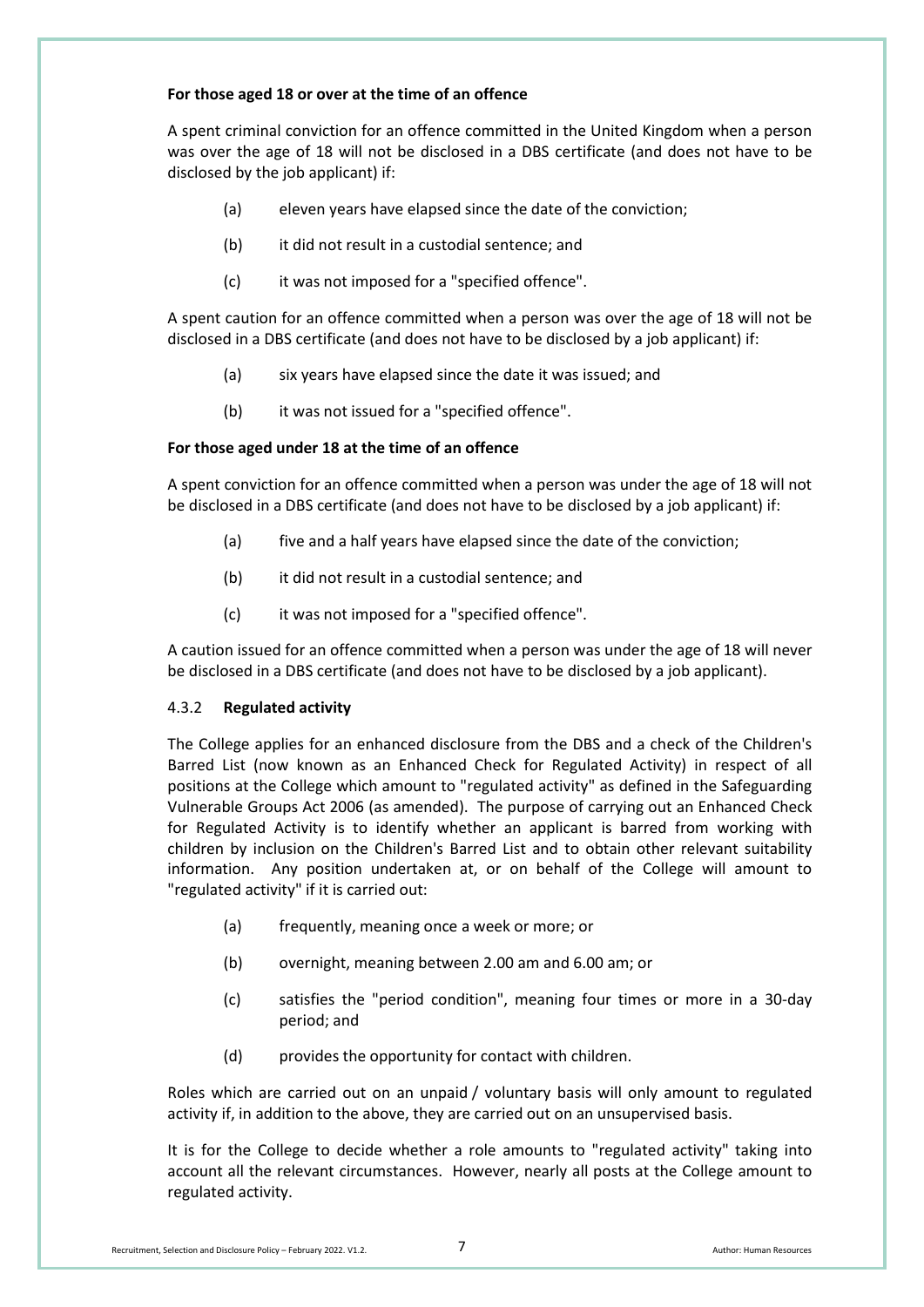#### 4.3.3 **The DBS disclosure certificate**

The DBS issues the DBS disclosure certificate to the subject of the check only, rather than to the College. It is a condition of employment with the College that the **original** disclosure certificate is then provided to the College within three months of it being received by the applicant although the employment will not be confirmed until the DBS disclosure certificate has been verified by a College Representative. A convenient time and date for bringing the certificate into the College should be arranged with the Human Resources Department as soon as it has been received. Applicants who are unable to attend at the College to provide the certificate (for example, due to being based overseas) are required to send in a certified copy by post or email within three months of the original disclosure certificate being received. Certified copies must be sent to Wellington College Human Resources Department marked for the attention of the HR Director. Where a certified copy is sent, the original disclosure certificate must still be provided, ideally prior to the first day of work or at the very latest on the first working day.

NB: Employment will remain conditional upon the original certificate being provided and it being considered satisfactory by the College.

The College may accept a DBS certificate that has previously been undertaken if the applicant has been working in a school in England in a post that brought them in regular contact with children in the three months prior to beginning work at Wellington College. In this situation, a separate Children's Barred List check would be undertaken.

For those who subscribe to the DBS update service, the College will examine the original certificate, check it matches the individual's identity and undertake an online update check, which will provide any changes since the certificate was issued. If the check shows that there has been a change, a new certificate will be required. The College will obtain permission from the individual before conducting the online update check.

# 4.3.4 **Starting work pending receipt of the DBS disclosure**

If there is a delay in receiving a DBS disclosure the Designated Safeguarding Lead (DSL) has discretion to allow an individual to begin work pending receipt of the disclosure certificate. This will only be allowed if all other checks, including a clear check of the Children's Barred List (where the position amounts to regulated activity), have been completed and once appropriate supervision, as outlined within a risk assessment, has been put in place.

#### 4.3.5 **Applicants with periods of overseas residence**

DBS checks will still be requested for applicants with recent periods of overseas residence and those with little or no previous UK residence. The College will take into account the "DBS unusual addresses guide" in such circumstances.

For applicants who are living overseas, or who have lived overseas previously, obtaining a DBS certificate may be insufficient to establish their suitability to work at the College. In such cases the applicant will be required to provide additional information about their suitability from the country (or countries) in which they have lived. The College's policy is to request such information from each overseas country in which the applicant has lived for a period of three months or more in the previous 10 years

When requesting such information, the College has regard to relevant government guidance and will therefore always require the applicant to apply for a formal check from the country in question i.e., a criminal records check (or equivalent) or a certificate of good conduct.

The College recognises that formal checks are not available from some countries, that they can be significantly delayed or that a response may not be provided. In such circumstances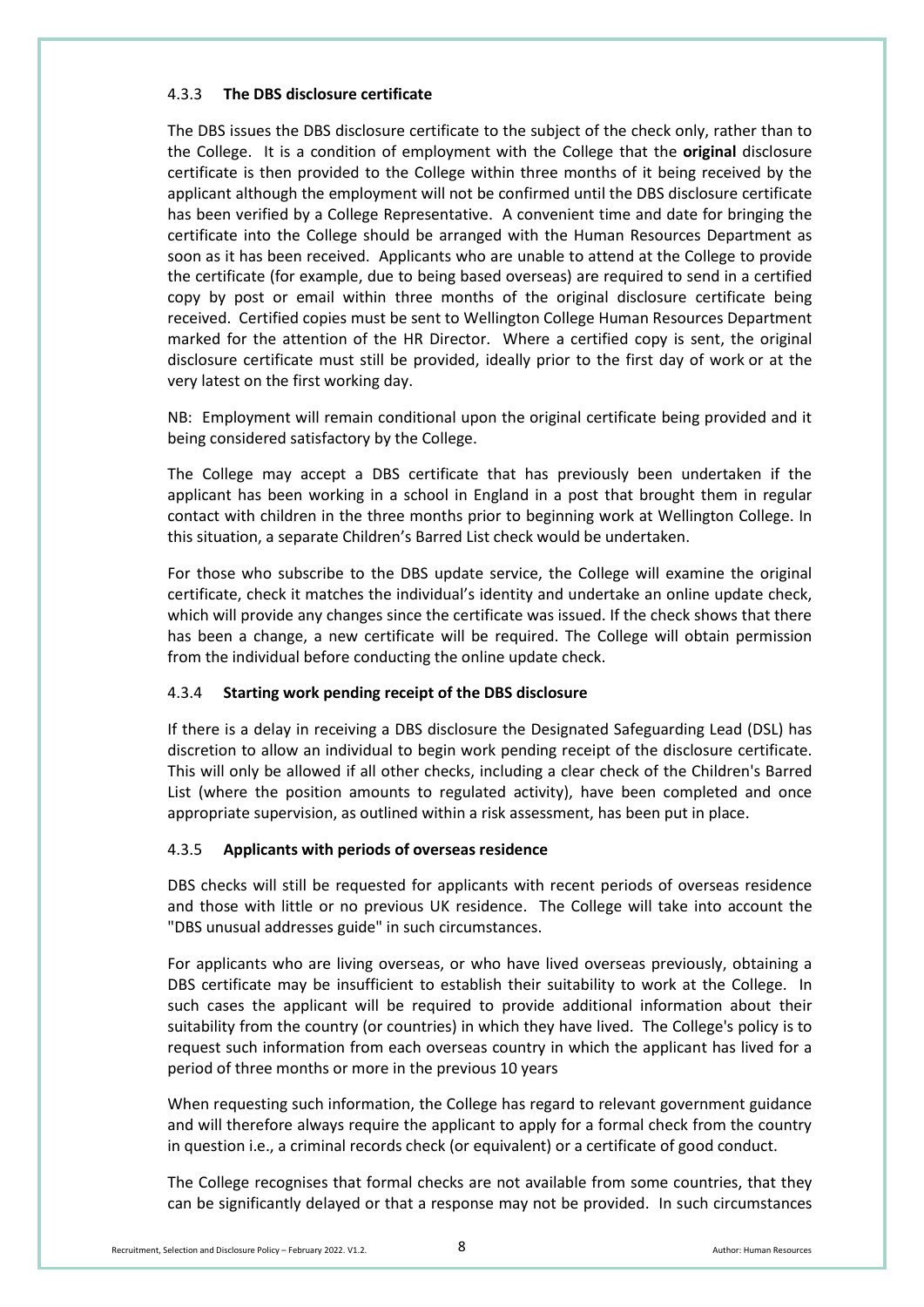the College will seek to obtain further information from the country in question, such as a reference from any employment undertaken in that country.

In addition, where an applicant for a teaching position has worked as a teacher outside of the UK, the College will ask the applicant to obtain from the professional regulating authority of the teaching profession in each country in which they have worked as a teacher, evidence which confirms that they have not imposed any sanctions or restrictions on the applicant and that they are not aware of any reason why the applicant may be unsuitable to work as a teacher. The College will also ask shortlisted applicants (and their referees) to disclose whether they have ever been referred to, or are the subject of a sanction issued by, the regulator of the teaching profession in the countries in which they have carried out teaching work.

Sanctions and restrictions issued by the regulating authority of another country will not prevent a person from working as a teacher at the College. However, the College will take all relevant information into account in determining whether an applicant is suitable to work at the College.

The College may allow an applicant to commence work pending receipt of a formal check from a particular country if it has received a reference and/or letter of professional standing from that country and considers the applicant suitable to start work. Decisions on suitability will be based on all of the information that has been obtained during the recruitment process and outlined within a safeguarding risk assessment approved by the Designated Safeguarding Lead. Unless expressly waived by the College, continued employment will remain conditional upon the College being provided with the outcome of the formal check and it being considered satisfactory.

If no information is available from a particular country the College may allow an applicant to commence work if they are considered suitable based on all of the information that has been obtained during the recruitment process.

The College will take proportionate risk-based decisions on a person's suitability in these circumstances. All suitability assessments must be documented and retained on file and should be countersigned by the Designated Safeguarding Lead where relating to teaching staff and the Human Resources Director in all other cases.

If the formal check is delayed and the College is not satisfied about the applicant's suitability in the absence of that information, the applicant's proposed start date may be delayed until the formal check is received.

#### 4.4 **Prohibition from teaching check**

The College is required to check whether staff who carry out "teaching work" are prohibited from doing so. The College uses the Teaching Regulation Agency Teacher Services system to check whether successful applicants are the subject of a prohibition, or interim prohibition order issued by a professional conduct panel on behalf of the Teaching Regulation Agency.

In addition, the College asks all shortlisted applicants to declare whether they have ever been referred to, or are the subject of a sanction, restriction or prohibition issued by, the Teaching Regulation Agency or other equivalent body in the UK.

Where an applicant is not currently prohibited from teaching but has been the subject of a referral to, or hearing before, the Teaching Regulation Agency (or other equivalent body) whether or not that resulted in the imposition of a sanction, or where a sanction has lapsed or been lifted, the College will consider whether the facts of the case render the applicant unsuitable to work at the College.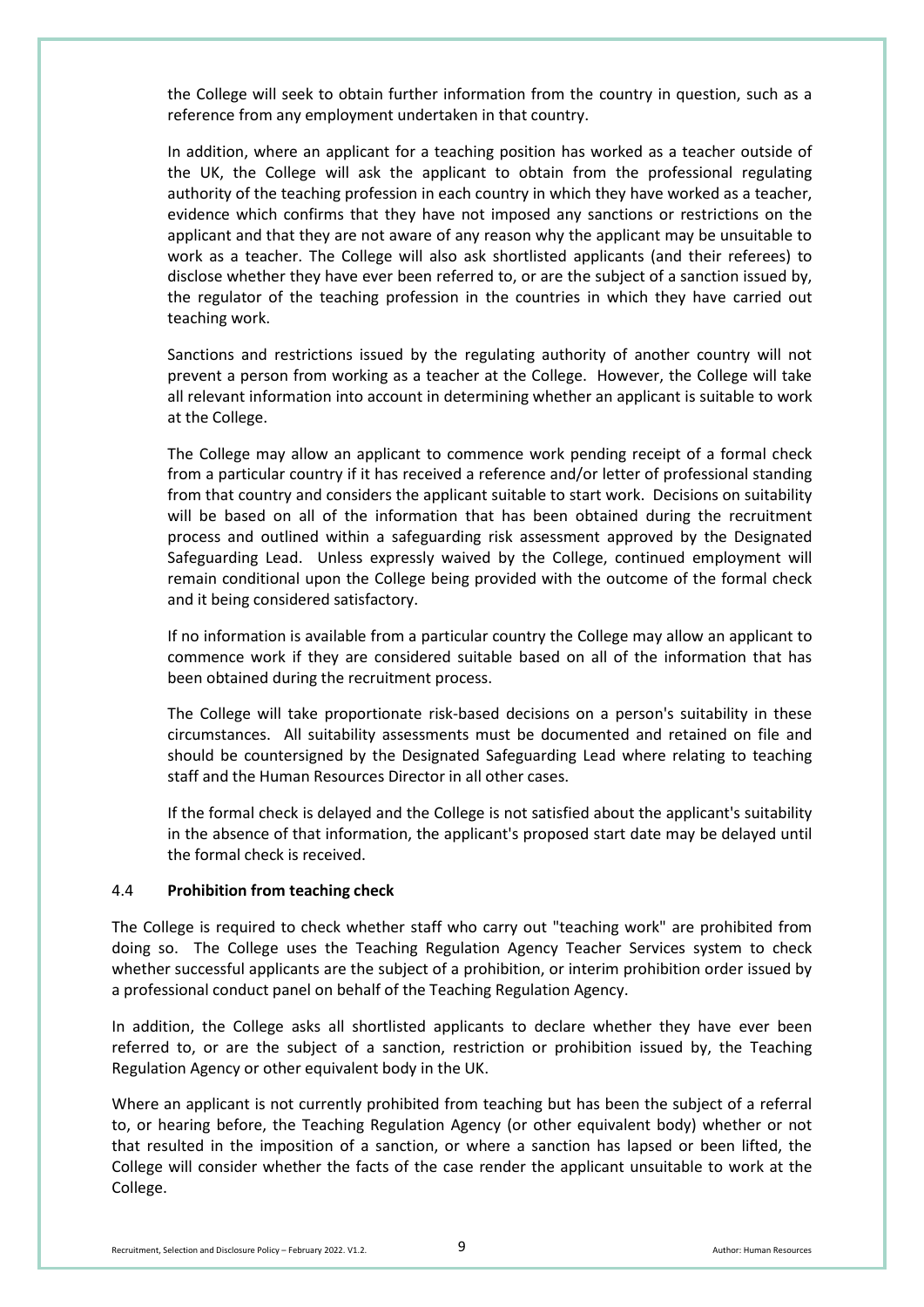The College applies the definition of "teaching work" set out in the Teachers' Disciplinary (England) Regulations 2012, which state that the following activities amount to "teaching work":

- planning and preparing lessons and courses for pupils
- delivering lessons to pupils
- assessing the development, progress, and attainment of pupils; and
- reporting on the development, progress, and attainment of pupils.

The above activities do not amount to "teaching work" if they are supervised by a qualified teacher or other person nominated by the Master. If in any doubt or if the applicant has taught previously, or may teach in future, the check will be undertaken, including for visiting music teachers and sports coaches.

#### 4.5 **Prohibition from management check**

The College is required to check whether any applicant for a management position is subject to a direction under section 128 of the Education and Skills Act 2008 which prohibits, disqualifies or restricts them from being involved in the management of an independent College (a **section 128 direction**).

The College will carry out checks for section 128 directions when appointing applicants into management positions from both outside the College and by internal promotion.

This check applies to appointments to the following positions made on or after 12 August 2015:

- Master, Second Master and Senior Master
- teaching posts on the senior leadership team
- teaching posts which carry a departmental head role; and
- Chief Operating Officer and senior Directors/support staff posts on the senior leadership team

The College will assess on a case-by-case basis whether the check should be carried out when appointments are made to teaching and support staff roles which carry additional responsibilities.

All individuals who are appointed to the governing body will be subject to a section 128 direction check.

The relevant information is contained in the enhanced DBS disclosure certificate (which the College obtains for all posts at the College that amount to regulated activity). It can also be obtained through the Teaching Regulation Agency Teacher Services system. The College will use either, or both, methods to obtain this information.

In addition, the College asks all shortlisted applicants to declare whether they have ever been the subject of a referral to the Department for Education or are subject to a section 128 direction or any other sanction which prohibits, disqualifies or restricts them from being involved in the management of an independent school.

Where an applicant is not currently prohibited from management but has been the subject of a referral to, or hearing before, the Department for Education or other appropriate body, whether or not that resulted in the imposition of a section 128 direction or other sanction, or where a section 128 direction or other sanction has lapsed or been lifted, the College will consider whether the facts of the case render the applicant unsuitable to work at the College.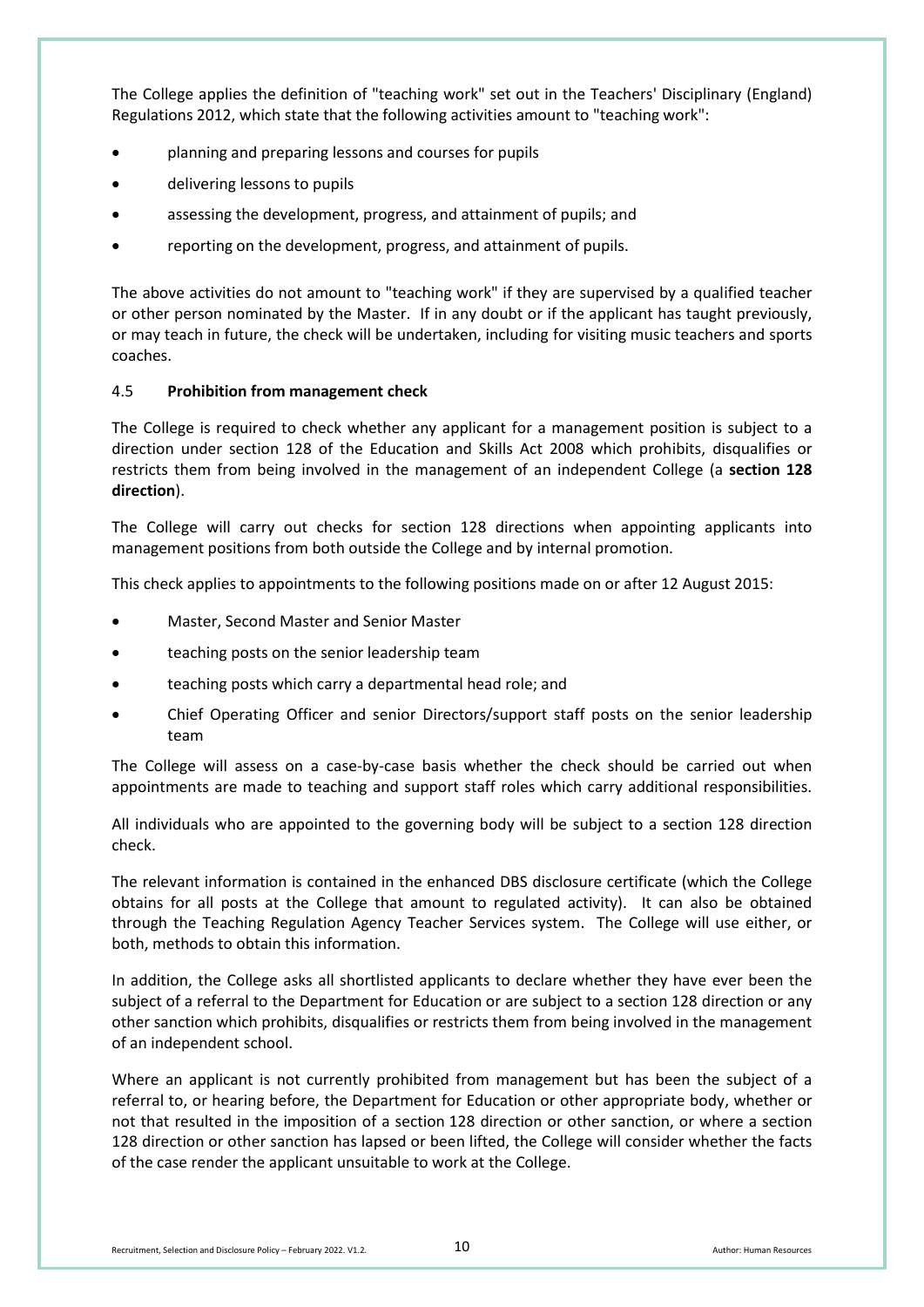#### 4.6 **Disqualification from acting as a charity trustee or senior manager**

#### 4.6.1 **Background**

Under the Charities Act 2011 it is a criminal offence for a person to act as a trustee or senior manager of a charity when disqualified from doing so. The Charities Act 2011 sets out the grounds on which a person can be disqualified from acting as a trustee or senior manager. These include various spent and unspent criminal offences and other sanctions.

#### 4.6.2 **Who is covered**

A person is considered to be a charity trustee if they are one of the people who have general control and management of the administration of the charity. In an independent school the trustees will typically be members of the Governing Body.

Senior managers include those employees who report directly to the charity trustees or have responsibility for the overall management and control of the charity's finances. At the College the disqualification rules will be applicable to all governors, the Master and Chief Operating Officer and potentially other senior staff who may report directly to the governors who are considered responsible for a significant function.

There is no single list or register that covers all the disqualification criteria and the College therefore adopts a pragmatic approach to checking whether a person is disqualified. This is achieved by the use of a self-declaration form and the checking of relevant publicly accessible registers.

#### 4.6.3 **Self-declaration**

All those who are covered by the disqualification rules are required to complete a selfdeclaration form to confirm whether, to the best of their knowledge, they are subject to any of the disqualification criteria.

A failure to disclose relevant information, or the provision of false information, which subsequently comes to the College's attention may result in the termination of an appointment as a governor or senior manager or the withdrawal of an offer of employment and may also amount to a criminal offence.

All those who are required to complete a self-declaration form are also under an ongoing duty to inform the College if there is a change in their circumstances that results or may result in them becoming disqualified from acting as a governor or senior manager.

#### 4.6.4 **Checks by the College**

To ensure that it has accurate and up to date information the College will also check the following registers in respect of each governor and senior manager who is already in post or is appointed in future:

- (a) the Bankruptcy and Insolvency Register;
- (b) the register of disqualified directors maintained by Companies House; and
- (c) and the register of persons who have been removed as a charity trustee.

#### 4.6.5 **Waiver**

A person who discloses that one or more of the disqualification criteria is applicable to them may apply to the Charity Commission for a waiver of the disqualification.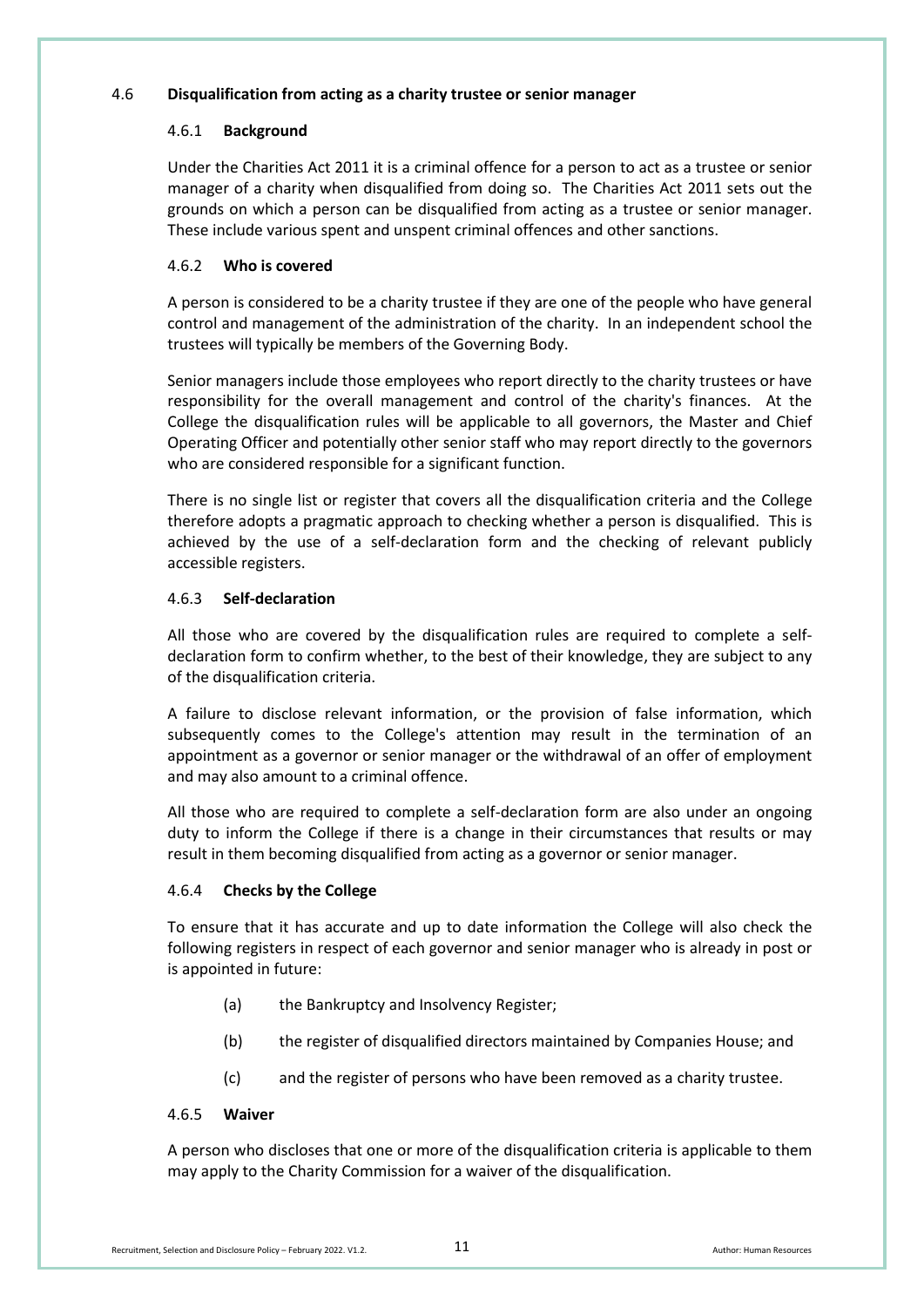The College may at its absolute discretion withdraw an offer of employment for a senior manager or cease or terminate an appointment to the governing body if a waiver application becomes necessary or is rejected by the Charity Commission. The College is under no obligation to await the outcome of a Charity Commission waiver application before taking such action.

#### 4.7 **Medical fitness**

The College is legally required to verify the medical fitness of anyone to be appointed to a post at the College, after an offer of employment has been made but before the appointment can be confirmed.

It is the College's practice that all applicants to whom an offer of employment is made must complete a Health Questionnaire. The College will arrange for the information contained in the Health Questionnaire to be reviewed by the College's occupational medical advisor. If the College's medical advisor has any doubts about an applicant's fitness the College will consider reasonable adjustments in consultation with the applicant. The College may also seek a further medical opinion from a specialist or request that the applicant undertakes a full medical assessment.

The College is aware of its duties under the Equality Act 2010. No job offer will be withdrawn without first consulting with the applicant, obtaining medical evidence, considering reasonable adjustments and suitable alternative employment.

# 5 **Contractors and agency staff**

The College must complete the same checks for contractors and their employees undertaking regulated activity at the College as it does for its own employees. The College requires written confirmation from the contractor that it has completed these checks on all those individuals whom it intends will work at the College before any such individual can commence work at the College.

Agencies who supply staff to the College must also complete the pre-employment checks which the College would otherwise complete for its staff. Again, the College requires written confirmation that these checks have been completed **before** an individual can commence work at the College.

The College will independently verify the identity of individuals supplied by contractors or an agency in accordance with section 4.1 above and requires the provision of the DBS disclosure certificate before those individuals can commence work at the College.

#### 6 **Volunteers**

The College will request an enhanced DBS disclosure and Children's Barred List information on all volunteers undertaking regulated activity with pupils at or on behalf of the College (the definition of regulated activity set out in section 4.3.2 above will be applied to all volunteers).

The College will request an enhanced DBS disclosure without Children's Barred List information on all volunteers who do not undertake regulated activity. This is likely to be because their volunteering duties are subject to regular, day to day supervision by a fully checked member of staff or by a volunteer who the College has deemed appropriate to supervise and ensure the safety of those pupils in their care.

Under no circumstances will the College permit an unchecked volunteer to have unsupervised contact with pupils.

It is the College's policy that a new DBS certificate is required for volunteers who will engage in regulated activity but who have not been involved in any activities with the College for three consecutive months or more. Those volunteers who are likely to be involved in activities with the College on a regular basis will be required to sign up to the DBS update service as this permits the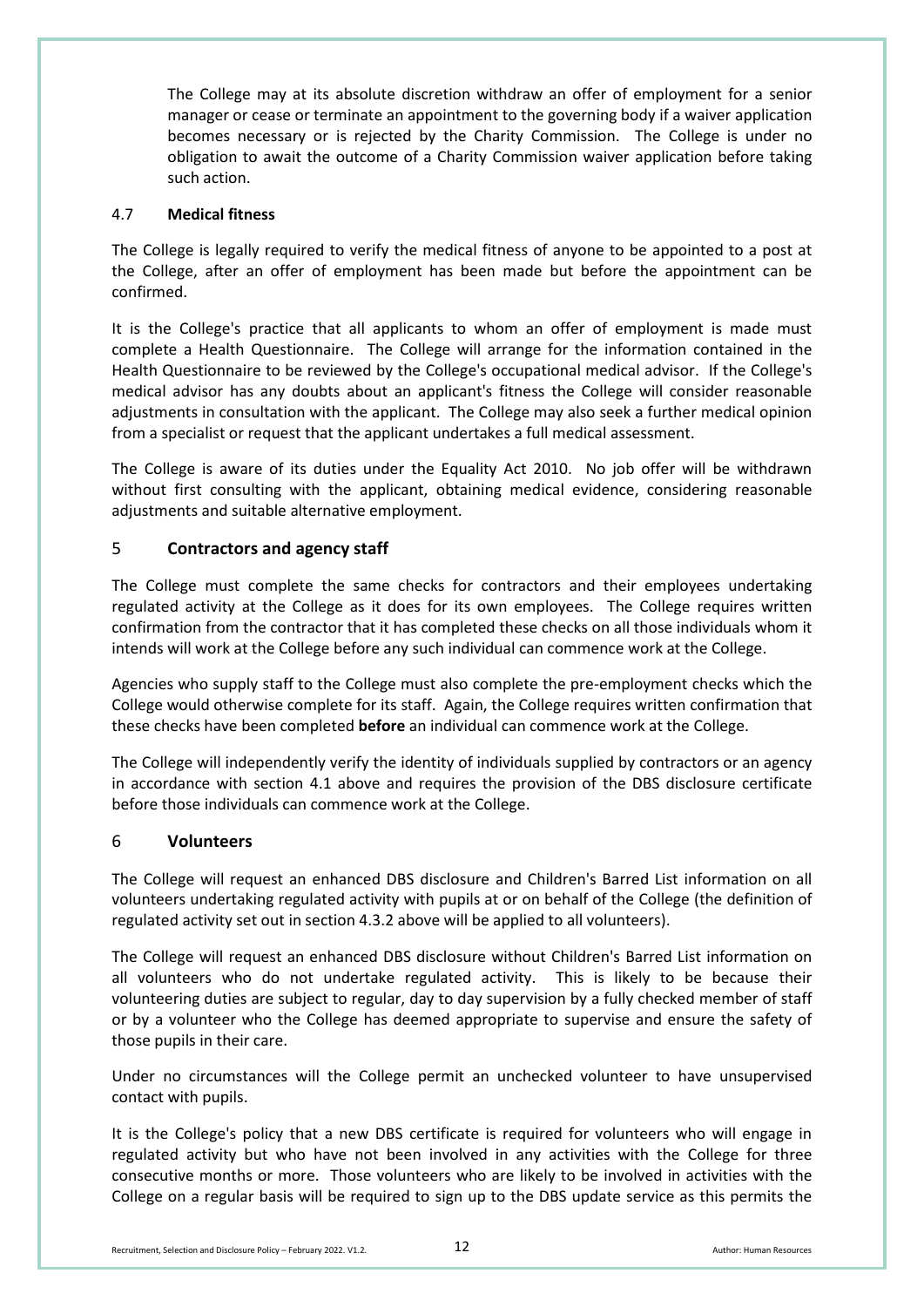College to obtain up to date criminal records information without delay prior to each new activity in which a volunteer participates.

In addition, the College will seek to obtain such further suitability information about a volunteer as it considers appropriate in the circumstances. This may include (but is not limited to the following):

- formal or informal information provided by staff, parents, and other volunteers (such as an application form)
- character references from the volunteer's place of work or any other relevant source; and
- an informal safer recruitment interview.

# 7 **Policy on recruitment of ex-offenders**

#### 7.1 **Background**

The College will not unfairly discriminate against any applicant for employment on the basis of conviction or other details disclosed. The College makes appointment decisions on the basis of merit and ability. If an applicant has a criminal record this will not automatically bar them from employment with the College. Each case will be decided on its merits in accordance with the objective assessment criteria set out in paragraph 8.2 below.

All positions within the College are exempt from the provisions of the Rehabilitation of Offenders Act 1974. All applicants must therefore declare all previous convictions and cautions, including those which would normally be considered "spent" except those received for an offence committed in the United Kingdom if it has been filtered in accordance with the DBS filtering rules (see section 4.3.1 above).

A failure to disclose a previous conviction (which should be declared) may lead to an application being rejected or, if the failure to disclose is discovered after employment has started, may lead to summary dismissal on the grounds of gross misconduct. A failure to disclose a previous conviction may also amount to a criminal offence.

It is unlawful for the College to employ anyone who is barred from working with children. It is a criminal offence for any person who is barred from working with children to apply for a position at the College. The College will make a report to the police and / or the DBS if:

- it receives an application from a barred person
- it is provided with false information in, or in support of an applicant's application; or
- it has serious concerns about an applicant's suitability to work with children.

#### 7.2 **Assessment criteria**

In the event that relevant information (whether in relation to previous convictions or otherwise) is volunteered by an applicant during the recruitment process or obtained through a disclosure check, the College will consider the following factors before reaching a recruitment decision:

- whether the conviction or other matter revealed is relevant to the position in question;
- the seriousness of any offence or other matter revealed;
- the length of time since the offence or other matter occurred;
- whether the applicant has a pattern of offending behaviour or other relevant matters;
- whether the applicant's circumstances have changed since the offending behaviour or other relevant matters; and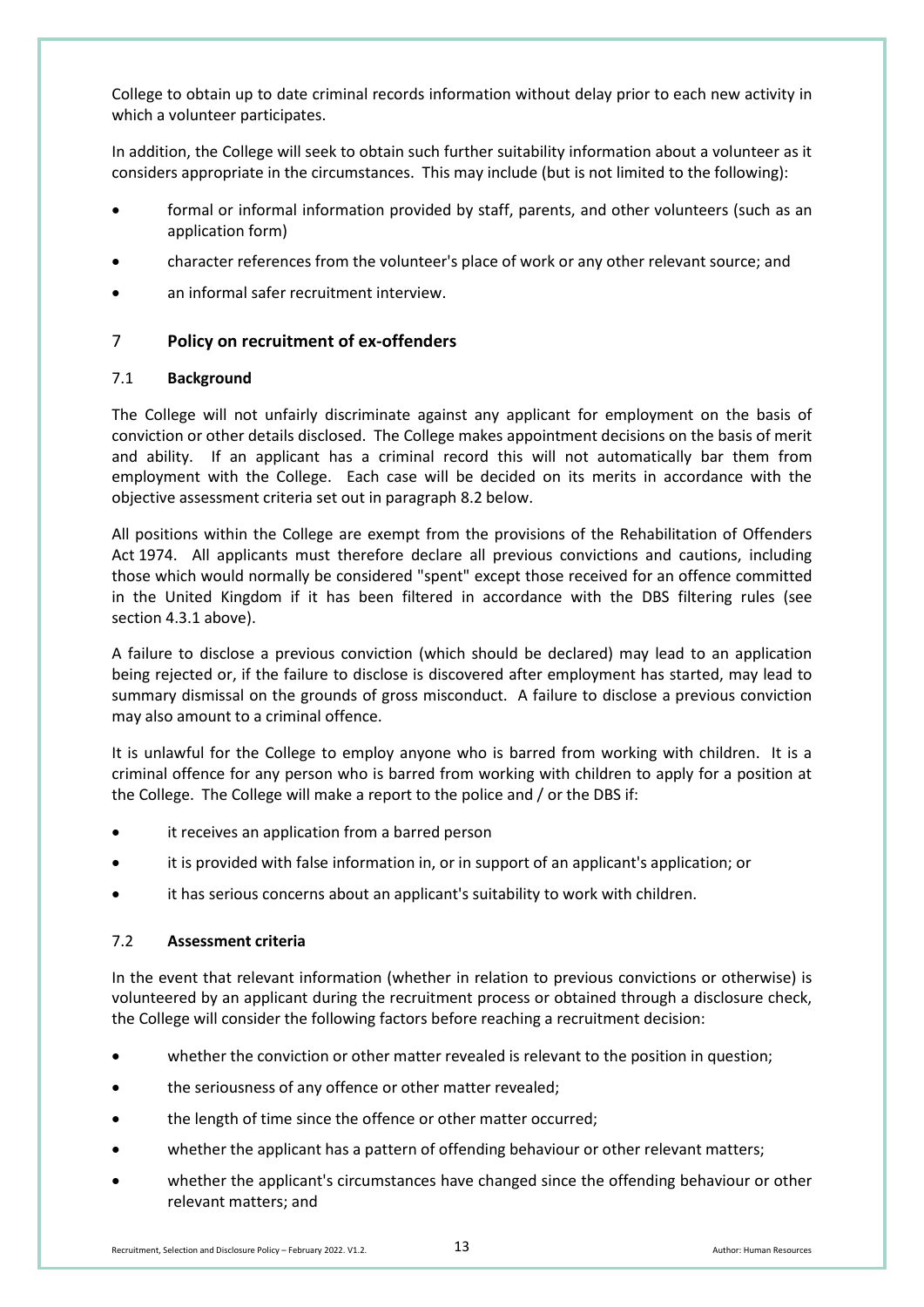• the circumstances surrounding the offence and the explanation(s) offered by the applicant.

If the post involves regular contact with children, it is the College's normal policy to consider it a high risk to employ anyone who has been convicted at any time of any the following offences:

- murder, manslaughter, rape, other serious sexual offences, grievous bodily harm, or other serious acts of violence; or
- serious class A drug related offences, robbery, burglary, theft, deception, or fraud.

If the post involves access to money or budget responsibility, it is the College's normal policy to consider it a high risk to employ anyone who has been convicted at any time of robbery, burglary, theft, deception, or fraud.

If the post involves some driving responsibilities, it is the College's normal policy to consider it a high risk to employ anyone who has been convicted of a driving offence within the last ten years.

#### 7.3 **Assessment procedure**

In the event that relevant information (whether in relation to previous convictions or otherwise) is volunteered by an applicant during the recruitment process or obtained through a disclosure check, the College will carry out a risk assessment by reference to the criteria set out above. The assessment form must be signed by the Human Resources Director and or the Designated Safeguarding Lead of the College before a position is offered or confirmed.

If an applicant wishes to dispute any information contained in a disclosure, they may do so by contacting the DBS. In cases where the applicant would otherwise be offered a position were it not for the disputed information, the College may, where practicable and at its discretion, defer a final decision about the appointment until the applicant has had a reasonable opportunity to challenge the disclosure information.

#### 7.4 **Retention and security of disclosure information**

The College's policy is to observe the guidance issued or supported by the DBS on the use of disclosure information.

# 8 **Retention of Records**

The College is legally required to undertake the above pre-employment checks. Therefore, if an applicant is successful in their application, the College will retain on their personnel file any relevant information provided as part of the application process. This will include copies of documents used to verify identity, right to work in the UK, medical fitness, and qualifications. Medical information may be used to help the College to discharge its obligations as an employer, e.g., so that the College may consider reasonable adjustments if an employee suffers from a disability or to assist with any other workplace issue.

This documentation will be retained by the College for the duration of the successful applicant's employment with the college. It will be retained in accordance with the College's retention of records policy after employment terminates.

If the application is unsuccessful, all documentation relating to the application will normally be confidentially destroyed after six months unless the applicant specifically requests the College to keep their details on file.

#### 9 **Queries**

If an applicant has any queries on how to apply for a post at the College, they should contact the Human Resources Team vi[a humanresources@wellingtoncollege.org.uk](mailto:humanresources@wellingtoncollege.org.uk) or 01344 753292.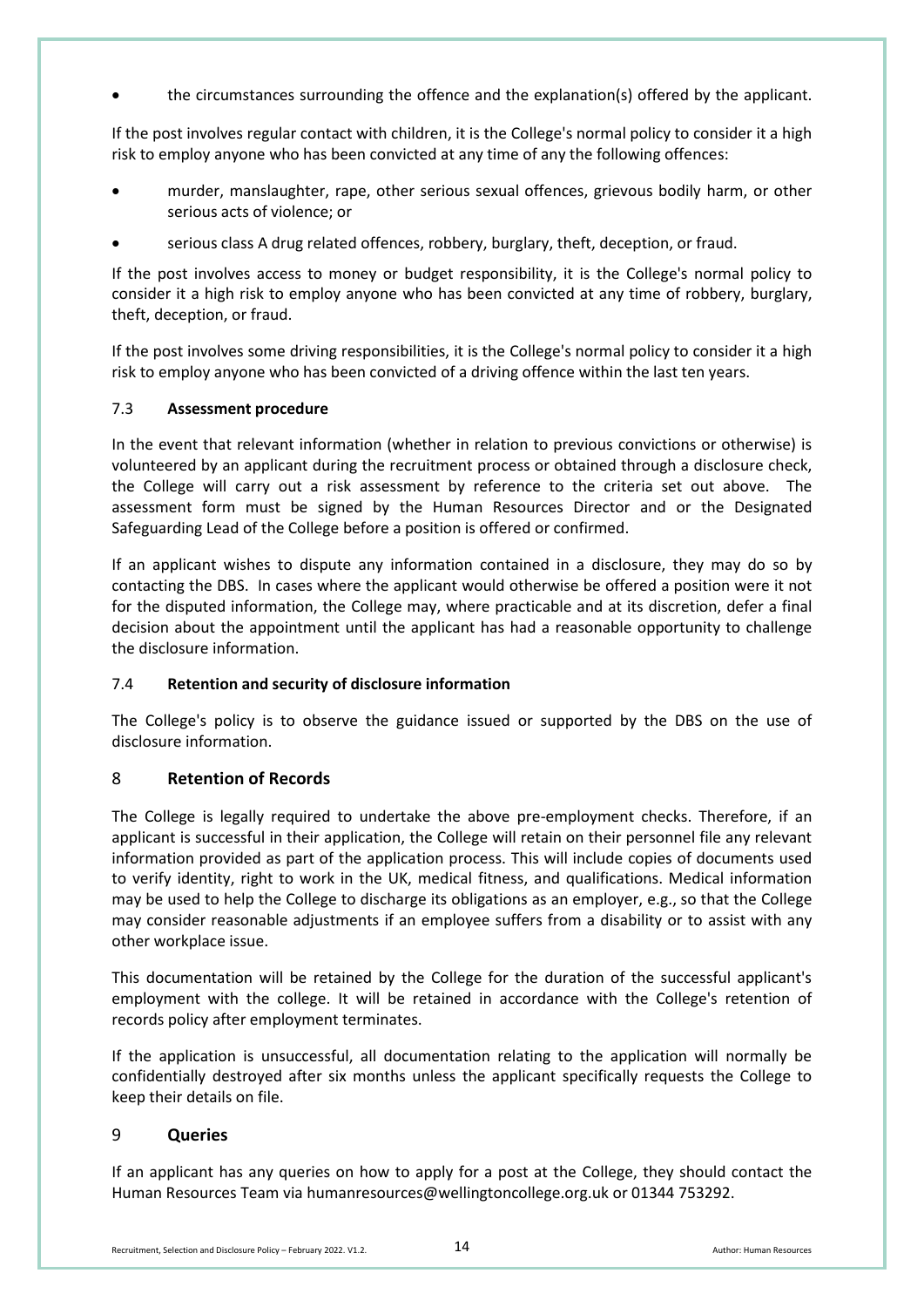# **Appendix 1 List of valid identity documents**

#### **Group 1: primary identity documents**

- current valid passport
- biometric residence permit (UK)
- current driving licence photocard full or provisional (UK / Isle of Man and Channel Islands)
- birth certificate issued within 12 months of birth (UK, Isle of Man and Channel Islands including those issued by UK authorities overseas, such as Embassies, High Commissions and HM Forces)
- adoption certificate (UK and Channel Islands)

#### **Group 2a: trusted government documents**

- current driving licence photocard full or provisional (all countries outside the UK excluding Isle of Man and Channel Islands)
- current driving licence: paper version if issued before 1998 full or provisional (UK / Isle of Man and Channel Islands)
- birth certificate issued after time of birth (UK, Isle of Man and Channel Islands)
- marriage / civil partnership certificate (UK and Channel Islands)
- immigration document, visa, or work permit (issued by a country outside the UK. Valid only for roles whereby the applicant is living and working outside of the UK. Visa / permit must relate to the non-UK country in which the role is based)
- HM Forces ID card (UK)
- firearms licence (UK, Channel Islands, and Isle of Man)

All driving licences must be valid.